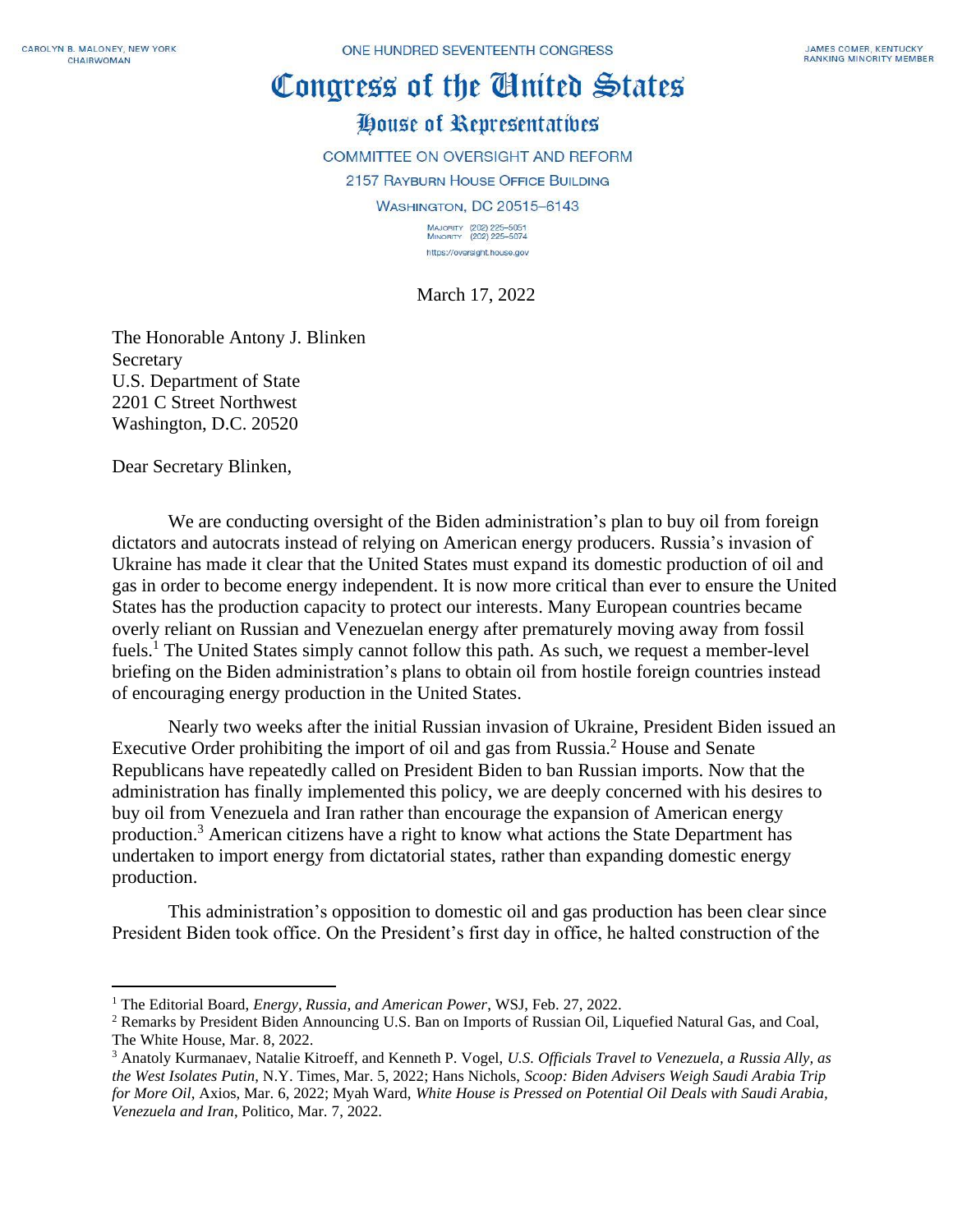The Honorable Antony Blinken March 17, 2022 Page **2** of **4**

Keystone XL pipeline, which would have ensured safe and reliable access to Canadian oil.<sup>4</sup> The administration also banned oil and gas exploration on public lands and foreclosed production in the Arctic National Wildlife Refuge.<sup>5</sup> Even when announcing the ban on Russian oil, President Biden preemptively chided American companies for "price-gouging" and "raising prices" on energy rather than encouraging domestic production.<sup>6</sup>

Trading the imports from one irrational and unpredictable dictatorial regime to another is not sound foreign policy. When the United States previously unleashed its energy production capacity, we saw that our country can provide enough energy resources for ourselves and our allies. While the lessons of the handling of the crisis in Ukraine are still being learned, one is clear: energy security is national security. The United States must position itself as the major global energy producer. Revisiting America's relationship with maligned dictators will do nothing to bolster our own production capacity or solidify our national security and the security of our allies.

It is imperative that we have a better understanding of the Biden administration's plan for the United States to rely on foreign oil and gas imports to the detriment of domestic sources. Please provide a member-level briefing to Oversight Committee members to address the State Department's plans no later than March 24, 2022.

To schedule the briefing or ask any follow-up or related questions, please contact the Committee on Oversight and Reform Republican staff at (202) 225-5074. The Committee on Oversight and Reform is the principal oversight committee of the U.S. House of Representatives and has broad authority to investigate "any matter" at "any time" under House Rule X. Thank you in advance for your cooperation with this inquiry.

Sincerely,

James Comer Scott Franklin Ranking Member Member Member of Congress Committee on Oversight and Reform

artt Frankli

<sup>4</sup> Jeff Brady, *Biden Order Blocks Keystone XL Pipeline*, NPR, Jan. 20, 2021.

<sup>5</sup> Lisa Friedman, *Biden Administration Halts New Drilling in Legal Fight Over Climate Costs*, N.Y. Times, Feb. 22, 2022; Coral Davenport, Henry Fountain, and Lisa Friedman, *Biden Suspends Drilling Leases in Arctic National Wildlife Refuge,* N.Y. Times, June 1, 2021.

<sup>6</sup> Remarks by President Biden Announcing U.S. Ban on Imports of Russian Oil, Liquefied Natural Gas, and Coal, The White House, Mar. 8, 2022.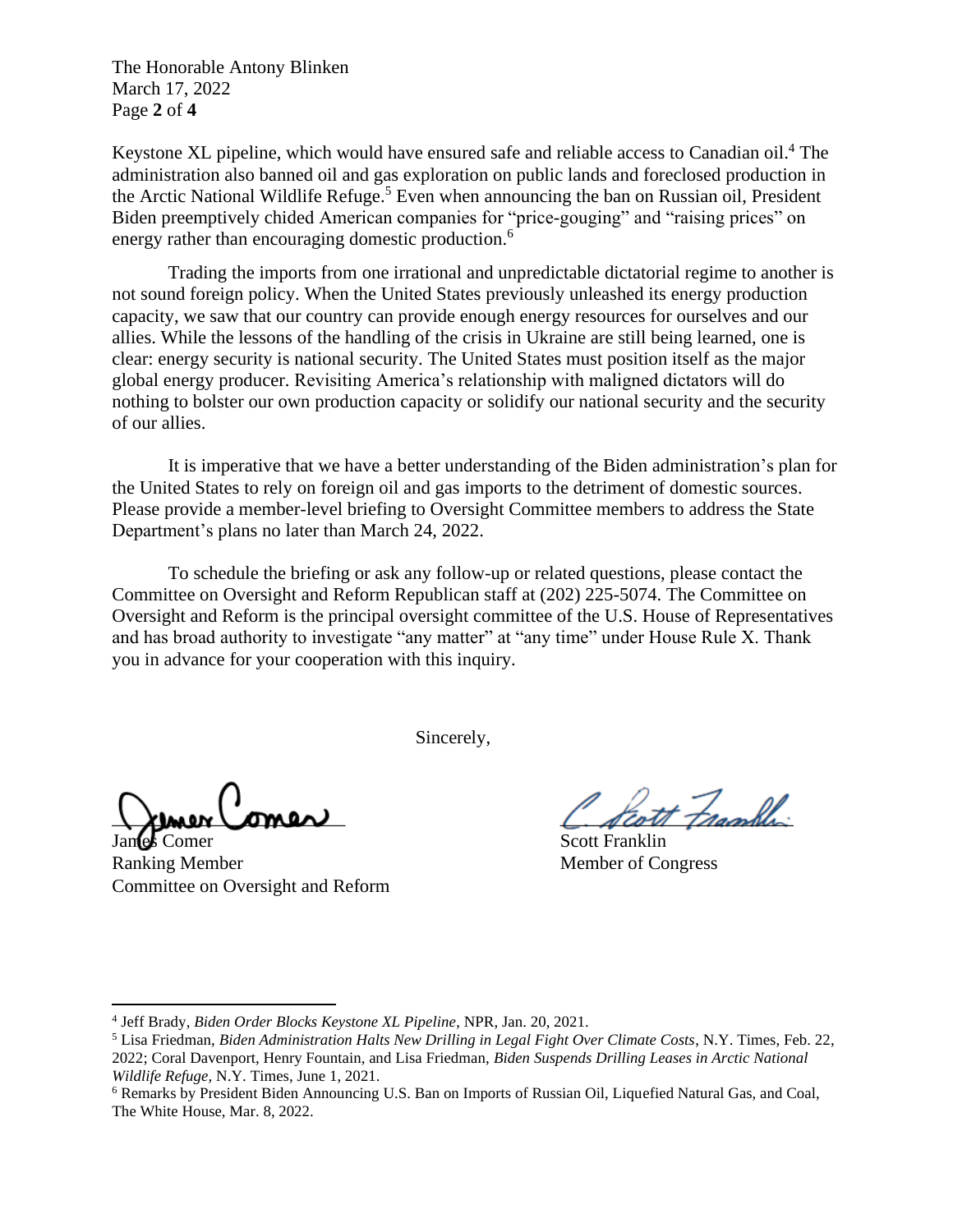The Honorable Antony Blinken March 17, 2022 Page **3** of **4**

Ranking Member **Ranking Member** Ranking Member Subcommittee on Government Operations Subcommittee on National Security

Michael Cloud Ralph Norman Ranking Member **Ranking Member** Ranking Member Subcommittee on Economic and Subcommittee on Environment Consumer Policy

 $\frac{\sqrt{2}}{2\pi}$ Nancy Mace Jim Jordan

Ranking Member Member of Congress Subcommittee on Civil Rights and Liberties

Virginia A. Foxx Bob Gibbs

 $Clav Higgins$  Pete Session

Fred Keller **Andrew S. Clyde** 

Stice Dem Swithman

Jody Hice Glenn Grothman

 $\sim$ 

 $\frac{1}{2}$ 

Member of Congress Member of Congress

 $\mu$ 

Member of Congress Member of Congress

Velles Andrew S. Chide

Member of Congress Member of Congress